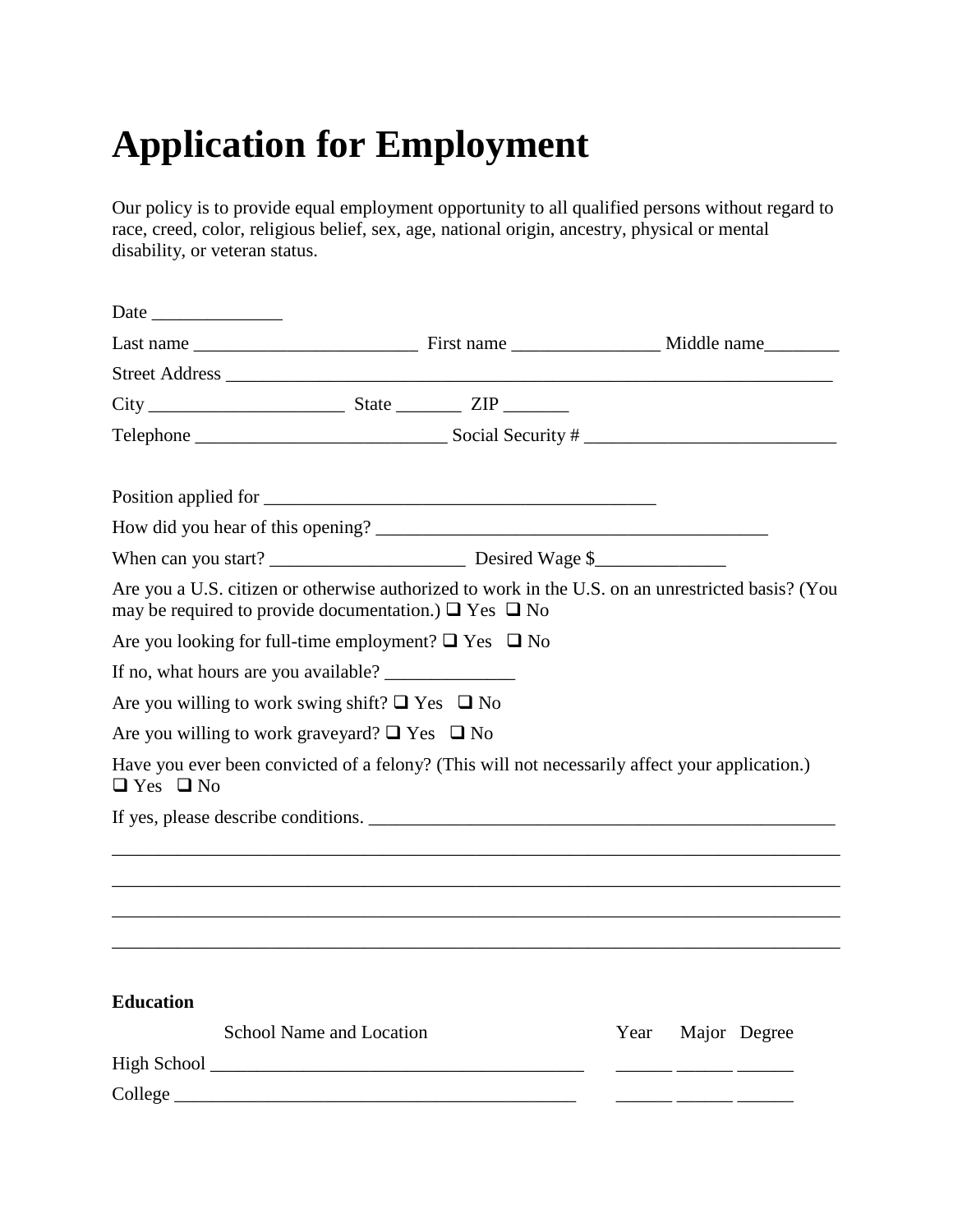|                                      | In addition to your work history, are there other skills, qualifications, or experience that we |
|--------------------------------------|-------------------------------------------------------------------------------------------------|
|                                      |                                                                                                 |
|                                      |                                                                                                 |
|                                      |                                                                                                 |
|                                      |                                                                                                 |
|                                      |                                                                                                 |
|                                      |                                                                                                 |
|                                      | Company Name                                                                                    |
|                                      |                                                                                                 |
|                                      |                                                                                                 |
|                                      |                                                                                                 |
|                                      |                                                                                                 |
| May we contact? $\Box$ Yes $\Box$ No |                                                                                                 |
|                                      |                                                                                                 |
|                                      |                                                                                                 |
|                                      |                                                                                                 |
|                                      |                                                                                                 |
|                                      |                                                                                                 |
|                                      |                                                                                                 |
|                                      |                                                                                                 |
| May we contact? $\Box$ Yes $\Box$ No |                                                                                                 |
|                                      |                                                                                                 |
|                                      | <b>Employment History</b> (Start with most recent employer)<br>Company Name                     |